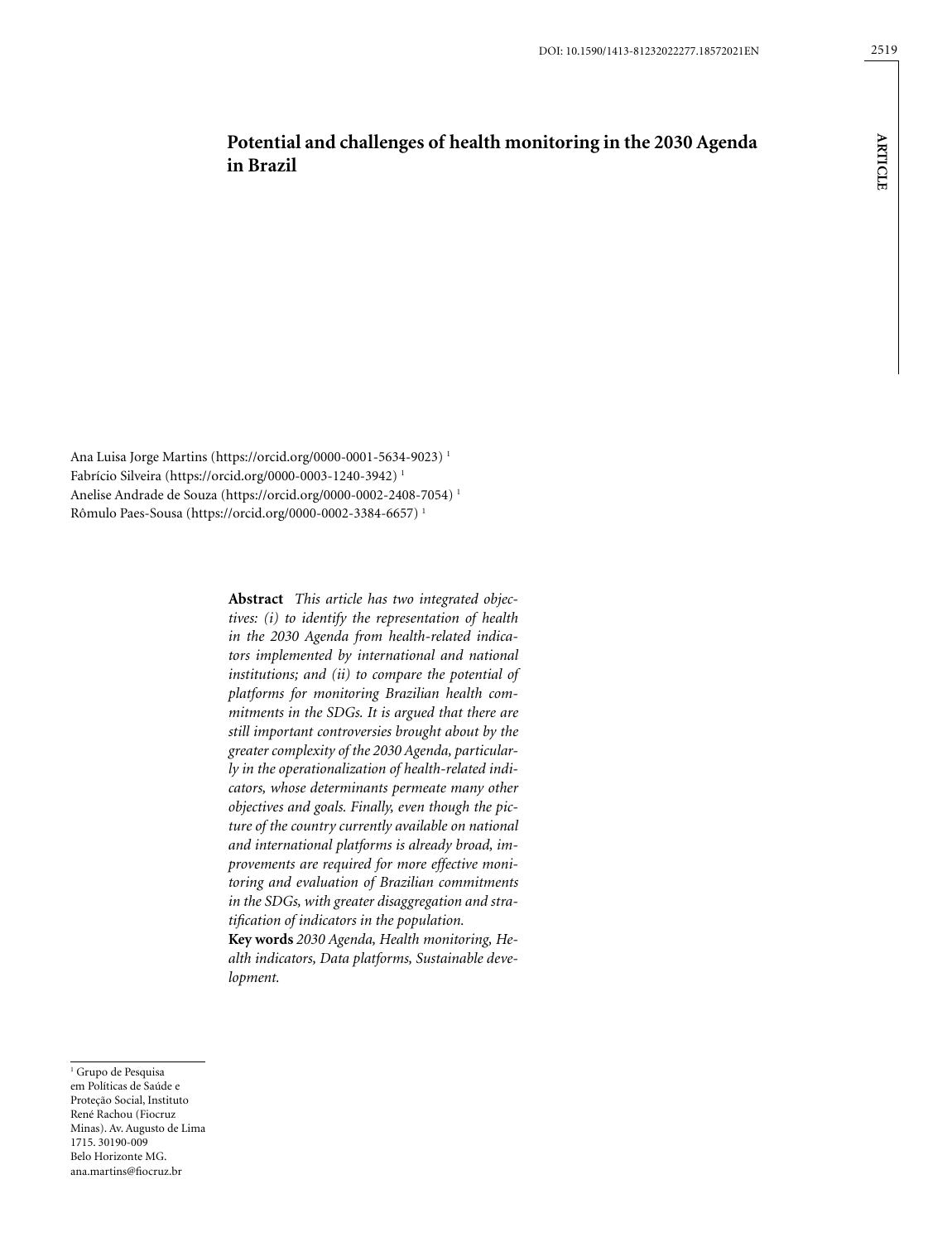# **Introduction**

Ratified by heads of state in the United Nations General Assembly in September 2015, the 2030 Agenda established a set of 17 Sustainable Development Goals (SDG) and 169 objectives. These objectives are monitored and assessed through a system of 232 indicators that passed through a harmonization process to allow comparability of different territorial levels and groups of people around the globe $1,2$ .

The thematic breadth of commitments and the recognition of the integrality of goals, with interdependency in the economic, social, and environmental dimensions for sustainable development, stand out between the aspects that make the 2030 Agenda different from other international agreements<sup>1,3</sup>. Even more so, the Agenda is based on the principle of "not leaving no one behind", which reinforces the development commitment in all nations and peoples, as well as all segments of society<sup>1</sup>. In fact, one of the most important lessons of the initiative that precedes it, the Millennium Development Goals (MDG), was the need for reaching populations in the territory, abandoning the goals' aggregate character. In the maturity of international debate, local and regional monitoring became a priority within  $SDGs<sup>4</sup>$ .

These characteristics of the Agenda bring operational challenges to the SDG implementation, monitoring, and assessment, including the transposition of restrictive frameworks on the goals themselves. Among them, this paper highlights the challenges contained in health monitoring (SDG 3), and their interdependency with other goals. In seeking to explore the possibilities of monitoring health-related goals of the 2030 Agenda in Brazil, this paper has two aims. They are: (i) to identify different views of health that emerge from the choices of themes and indicators for monitoring SDGs made by a set of key institutions for the 2030 Agenda, namely: the World Health Organization (WHO), Pan American Health Organization (PAHO), World Bank, Global Burden of Disease (GBD-IHME), and Sustainable Development Solutions Network (SDSN); and (ii) to present comparatively the monitoring possibilities of the country and its subnational units, discussing the still existing gaps of data and the platforms' potential.

The next section highlights the methodology used for identifying convergences and divergences between institutions in health themes and collecting data to monitor Brazilian health in the SDG. The ensuing section gives a brief overview of the monitoring challenges brought by the 2030 Agenda, highlighting health. Finally, it contextualizes the main findings of the study, highlighted in the results section, which emphasizes the platforms for health monitoring and the challenges of the health-related SDG in Brazil.

#### **Methods**

The present study followed two distinct paths to fulfill its objectives of delineating the place of health in the 2030 Agenda and identifying possibilities for monitoring Brazilian health commitments in SDGs.

The first empirical part of the study was based on an exploratory descriptive analysis of implementation strategies of the SDG indicators made by five key institutions for global health. In particular, individual choices of indicators for representing health were evaluated, highlighting the degree of consensus in the indicators and health themes represented by the totality of institutions.

Those evaluated institutions were the same highlighted by Silveira et al. (2021)<sup>5</sup>. The choice was due to their prominent role in promoting the SDG, which included the publication of their own set of health-related indicators in specific documents. Furthermore, all those institutions hold platforms of their own for monitoring the SDG. Among them are regional and global sanitary authorities, respectively Pan American Health Organization (PAHO) and World Health Organization (WHO); World Bank, one of the main promoters of the 2030 Agenda; and global networks in health research, the Global Burden of Disease (GBD-IHME), and in sustainable development, Sustainable Development Solutions Network (SDSN).

The second empirical part of the study sought to map platforms that allow SDG monitoring in Brazil, particularly those related to health. The survey sought to include all online databases built specifically for monitoring the SDG goals, comparing the strengths and limitations of each solution. The survey highlights the number of health-related indicators available and the availability of information by the unit of analysis or level of disaggregation, territorial coverage, and characteristics of information available (raw data, graphical information, historical evolution of indicators, performance index, projections, rankings of units, simulator of goals, and reports describing the indicators made available).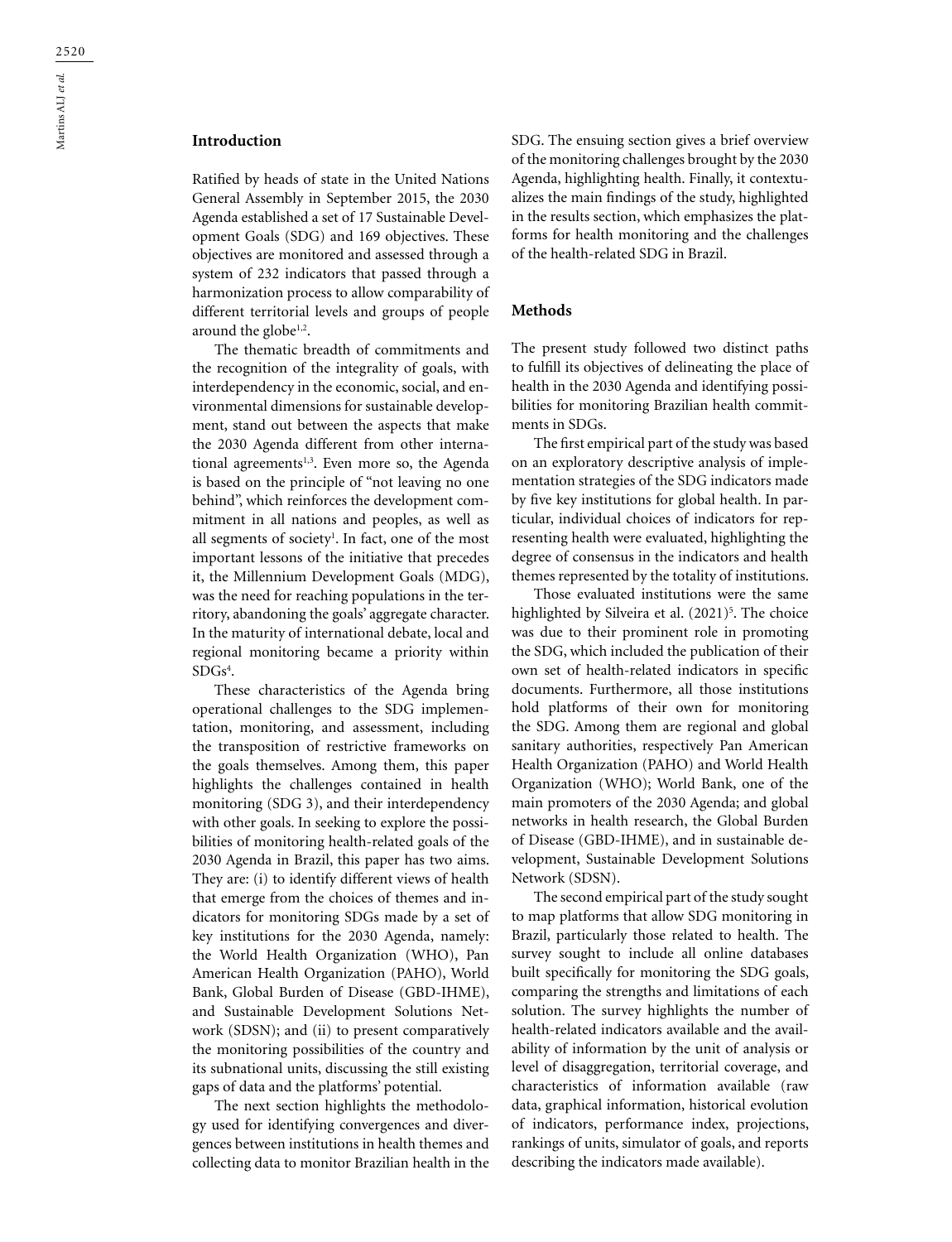## **Contextualization: the monitoring of health in the SDG**

The SDG official indicators are considered an important instrument for ensuring the implementation of the goals, giving them a central and political role inside the Agenda's governance structure<sup>6</sup>.

There is, however, a series of challenges that need to be overcame for this instrument to reach its full potential. In its conception itself, a series of political disputes and methodological challenges were observed in constructing and defining globally harmonized indicators<sup>7,8</sup>. It was also observed a scarcity of official data for a large part of the indicators proposed in more than half of the States<sup>9,10</sup>. Some authors relate the scarcity of data to the technical and financial insufficiency of the States' statistical capacity, which involves lack of disaggregated data and monitoring capacity<sup>3,11,12</sup>, lack of knowledge or capacity in systems analysis and integrated planning of public policies<sup>13</sup>, and lack of effective structure for prioritizing goals and technical training adapted to innovations proposed by the SDG<sup>14</sup>.

Such challenges promoted the development in parallel of alternative and/or temporary indicators, from official and non-official sources, by institutions promoters of the 2030 Agenda to broaden the database of States and subnational units with comparable information<sup>15</sup>. Notwithstanding, the indiscriminate use of proxy indicators brings as a consequence the risk of change in the SDG original intent, with remoteness from the goals and objectives of initial conceptions and loss of the innovative characteristics of the commitment<sup>7</sup>.

Even with good data collection systems, the challenge of systemic comparability and integrated analysis within the 2030 Agenda still needs to be solved<sup>11</sup>. Furthermore, it is important to recognize that, because of its quantitative reductionism, the monitoring of indicators is not sufficient in itself to guarantee the success of the 2030 Agenda implementation. It is also necessary to create accountability models for the goals that surpass what is "quantifiable" by indicators, which requires the recognition of phenomena immensurable only in numbers and damages that may come from trade-offs, structural problems, and development processes<sup>7,16,17</sup>.

## **Health in the 2030 Agenda**

Health is explicitly represented in SDG 3, which seeks to "ensure a healthy life and promote well-being at all ages", from 13 targets and 28 single indicators<sup>2</sup>. By recognizing the complexity and interdependency of sustainable development, the 2030 Agenda wishes to address the health theme beyond SDG 318-21, in the same direction established from the concept of Social Determinants of Health (SDH), in 2006<sup>22,23</sup>, in this way spanning a much larger set of objectives, goals, and indicators of the Agenda. However, these indicators are still in dispute by virtue of the need for the SDG tools adaptation to specific contexts of countries and their territories and populations, and for interests and distinct views as to the socioeconomic determinants of health. In a way, the partnership of state actors, international organizations, academia, private sector, and other interested parties represents – and in some situations aggravates – the heterogeneity of approaches in dispute for each issue dear to health<sup>24</sup>. Such differences feed global health networks with structures very diverse among themselves<sup>24</sup>, which adds difficulties to the holistic view defended by the Agenda.

In large part of the classical literature about public health, the notion of collaboration implicitly assumes a degree of consensus and interest in common among the participants. However, recent authors have started to focus on the several conflicts of interest that permeate the public health domain<sup>25</sup>. The first third of the SDG mandate has already shown signs of political interference with the mobilization and use of indicators in building public policies. Considering these factors requires understanding the circumstances and problems of using indicators relative to public policies, an area normally neglected both by academics and users of the indicators<sup>6</sup>.

It is up to governments at the federal, state, and municipal levels to know how to deal appropriately with the perspective differences within institutions and government bodies of the health system. Moreover, the global health community recognizes the need for multisectoral collaboration actions. Nevertheless, this interlocution often refers to specific diseases or services, treating the intersectoral collaboration as a subproduct for particular solutions and not as the main focus of health interventions. This diverts attention from the broader understanding of the capabilities necessary for developing and sustaining multisectoral collaborations<sup>26</sup>.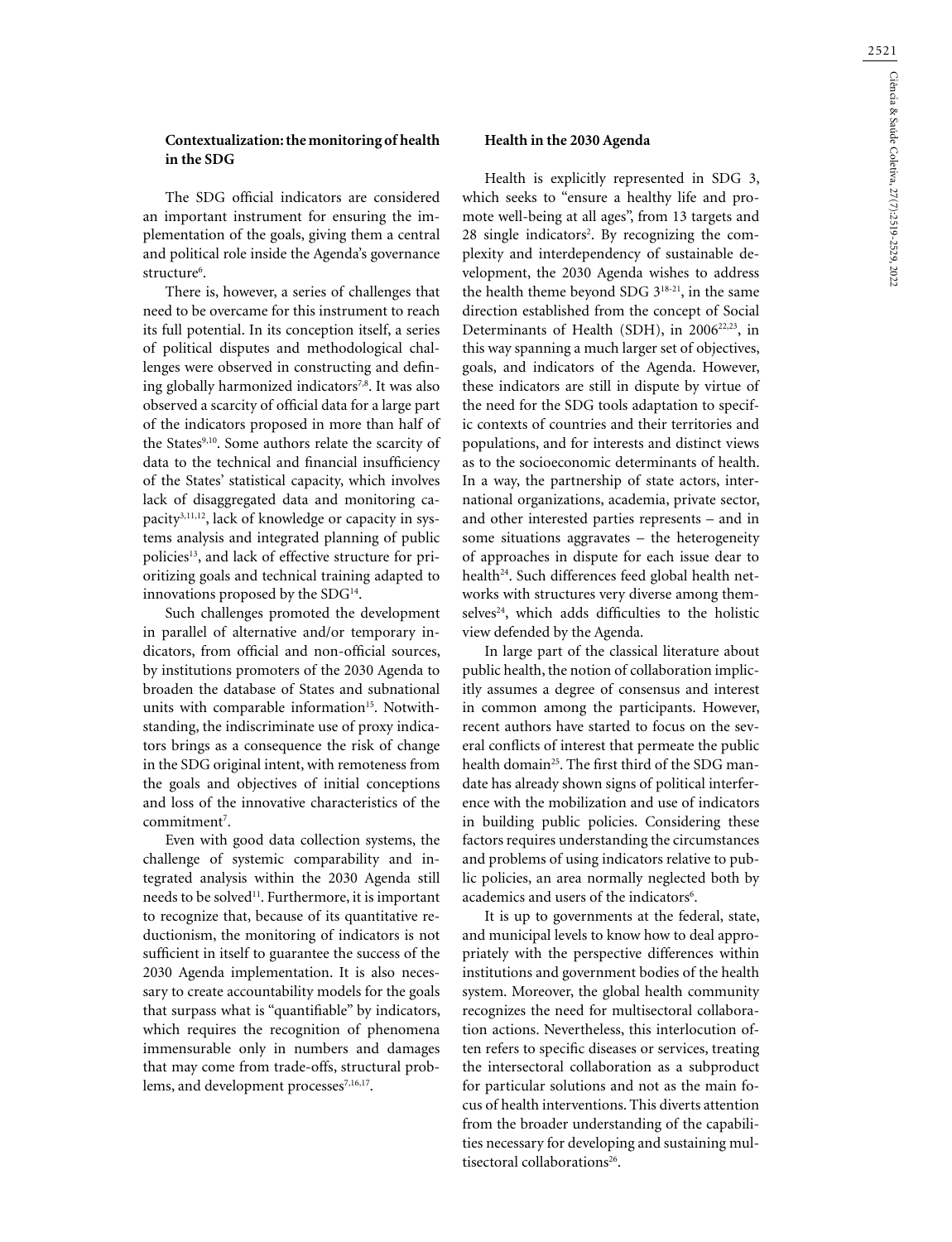The gaps in this debate demand a critical eye on the different health views in the 2030 Agenda to better position health as an element in the intersection between well-being and sustainable development<sup>26-28</sup>.

#### **Results**

## **Convergences and divergences in the representation of health**

While explicitly represented in SDG 3, health is directly and/or indirectly related to a broader set of other SDG. Yet, in the absence of an official definition of this relationship, the indicators chosen and lately implemented in platforms monitoring health-related indicators reflect the SDG-promoting institutions' different views and traditions. Therefore, understanding where there is consensus and the greatest points of divergence between institutions, in what concerns health-related themes and indicators, is fundamental for sectoral organization and, consequently, achieving goals until 2030.

In total, the five analyzed institutions listed 60 of the 232 official indicators of the SDG, among those directly related to health<sup>5,29,30</sup>. It sums to eight SDGs and 37 targets, which indicates a health association of 46% of goals, 22% of targets, and 25% of indicators.

It is worth stressing that, in many cases, there exist differences between official indicators and those effectively implemented by these institutions. The basis for choosing an indicator lies in the traditions and expertise of these institutions to find alternatives for implementing the official indicators in their archives. Those differences may happen at different levels: be they smaller, such as the absence of data stratification by sex, age group, etc., or the exchange of ratios for rates (and vice-versa); or in a more acute way, as a divergence of concepts relevant to the indicator, even though the broader theme is usually preserved.

Chart 1 allows observing the level of convergence between indicators adopted by the institutions assessed in health themes. The thematic division of indicators follows the proposal carried out by WHO in the report "World Health Statistics 2019", which includes (i) "Maternal and reproductive health"; (ii) "Child and newborn health"; (iii) "Infectious diseases"; (iv) "Non-communicable diseases"; (v) "Injures and violence"; (vi) "Environmental risks"; (vii) "Universal health and health systems coverage". An additional category (viii) "Others" was included to allow the inclusion of indicators that do not fit into any of the above themes. The complete list of those institutions' selections of health-related indicators can be found in the Supplementary Material (available from: https://doi.org/10.48331/ scielodata.IIERZY).

Chart 1 shows the number of indicators effectively implemented by the institutions in their platforms. In general, the number of indicators contained in the platforms is smaller than the institutions' lists because of the lack of data for all presented indicators. Only the World Bank has more health-related indicators in its platform than its list of health-related indicators, implementing alternative/complementary indicators related to the official indicators.

Among the 60 health-related indicators, only 22 (36.6%) are consensual between the five institutions, 18 of them (30.0%) from SDG 3. Figure 1 below highlights the degree of consensus of the indicators and topics that they represent:

Eight topics were observed to stand out among the 22 consensual indicators, namely, (i) Maternal-child health, which measures not only mortality rates, but also the number of adolescent mothers; (ii) infectious diseases of HIV, tuberculosis, malaria and hepatitis B; (iii) non-communicable diseases, attributed to cardiovascular diseases, cancer, diabetes, chronic respiratory diseases, and suicide; (iv) consumption of harmful substances, such as alcohol and tobacco; (v) health services, such as coverage of essential health services, household expenditures, vaccinal and health professionals coverage; (vi) mortality by exogenous factors, due to traffic accidents and air pollution; (vii) child nutrition, represented by height and weight deficits among children under five years of age, both in SDG 2; (viii) environmental health coverage, represented by safe access to drinking water and sanitation services, both from SDG 6. Interestingly, eight of these indicators belonged to MDGs, which reinforces the role of tradition for consensuality in producing indicators.

Significant dissensus was observed for several indicators, with each institution promoting different health topics. These choices denoted their particularities within their practice and research tradition in the field of health. The PAHO was the only one to include indicators of migration management and statistical capacity, while only WHO positioned government spending in essential services and official assistance to the environ-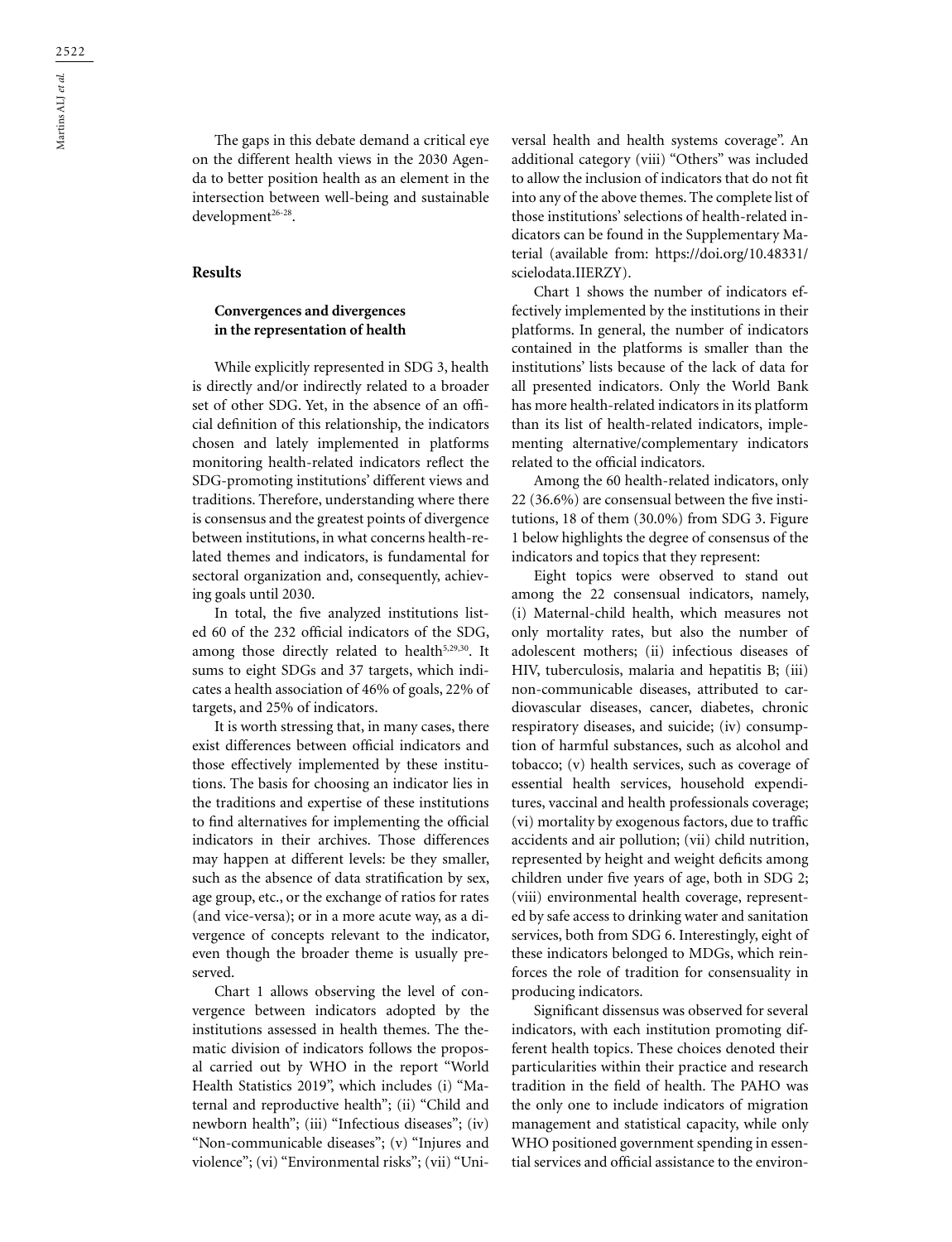|                                                          | Total | <b>Official indicators</b>                                                                                            | <b>WHO</b> |                     | <b>World Bank</b> |                     | PAHO           |                     | <b>SDSN</b>    |                     | <b>GBD</b>     |                 |
|----------------------------------------------------------|-------|-----------------------------------------------------------------------------------------------------------------------|------------|---------------------|-------------------|---------------------|----------------|---------------------|----------------|---------------------|----------------|-----------------|
| Thematic<br>division (WHO)                               |       |                                                                                                                       | List*      | Plat-<br>for<br>m** | $List^{\star}$    | Plat-<br>form<br>** | $List^{\star}$ | Plat-<br>form<br>** | List*          | Plat-<br>form<br>** | List*          | Plat-<br>form** |
| (i) Maternal and<br>reproductive<br>health               | 6     | 3.1.1; 3.1.2; 3.7.1;<br>3.7.2; 5.6.1; 5.6.2.                                                                          | 6          | $\overline{4}$      | $\overline{4}$    | 5                   | $\overline{3}$ | $\overline{4}$      | 3              | $\overline{4}$      | 6              | $\overline{4}$  |
| (ii) Child and<br>newborn health                         | 5     | 2.2.1; 2.2.2; 3.2.1;<br>3.2.2; 3.b.1.                                                                                 | 5          | 5                   | 5                 | 5                   | 5              | 5                   | 5              | 5                   | 5              | 5               |
| (iii) Infectious<br>diseases                             | 5     | 3.3.1; 3.3.2; 3.3.3;<br>3.3.4; 3.3.5.                                                                                 | 5          | 5                   | $\overline{4}$    | $\overline{4}$      | 5              | 3                   | 5              | 2                   | 5              | 5               |
| $(iv)$ Non-<br>communicable<br>diseases                  | 5     | 3.4.1; 3.4.2; 3.5.1;<br>3.5.2; 3.a.1.                                                                                 | 5          | 5                   | $\overline{4}$    | $\overline{4}$      | 5              | $\overline{4}$      | $\overline{4}$ | $\overline{2}$      | 5              | $\overline{4}$  |
| (v) Injuries and<br>violence                             | 12    | 1.5.1/11.5.1/13.1.1;<br>3.6.1; 5.2.1; 5.2.2;<br>5.3.1; 5.3.2; 8.8.1;<br>16.1.1; 16.1.2;<br>16.1.3; 16.1.4;<br>16.2.3. | 8          | $\mathbf{Q}$        | $\mathbf{1}$      | $\overline{7}$      | 6              | $\overline{2}$      | 5              | $\overline{4}$      | 10             | 9               |
| (vi)<br>Environmental<br>risks                           | 10    | 3.9.1; 3.9.2; 3.9.3;<br>4.a.1; 6.1.1; 6.2.1;<br>6.3.1; 6.a.1; 7.1.2;<br>11.6.2.                                       | 8          | 8                   | 5                 | $\overline{7}$      | $\overline{4}$ | 5                   | 7              | 6                   | 8              | $\overline{7}$  |
| (vii) Universal<br>health and health<br>systems coverage | 8     | 1.a.2; 3.8.1; 3.8.2;<br>3.b.2; 3.b.3; 3.c.1;<br>3.d.1; 17.19.2.                                                       | 8          | 8                   | $\overline{4}$    | 5                   | 6              | $\overline{2}$      | $\overline{4}$ | $\overline{3}$      | $\overline{7}$ | $\overline{3}$  |
| (viii) Others                                            | 9     | 1.1.1; 1.3.1; 2.1.1;<br>7.1.1; 10.7.1;<br>10.7.2; 16.9.1;<br>17.18.1; 17.18.2.                                        | $\theta$   | $\overline{2}$      | $\overline{2}$    | 6                   | $\overline{4}$ | $\overline{2}$      | $\overline{4}$ | $\overline{4}$      | $\mathbf{1}$   | $\mathbf{0}$    |
| Total                                                    |       | 60                                                                                                                    | 45         | 46                  | 29                | 43                  | 38             | 27                  | 37             | 30                  | 47             | 37              |

\* Number of indicators in the institutions' list; \*\* number of indicators available in the institution's platform.

Source: Authors, based on: WHO<sup>37</sup>; PAHO<sup>38</sup>; Sachs JD, Schmidt-Traub G, Durand-Delacre D9; World Bank<sup>39</sup>; GBD 2017 SDG Collaborators<sup>40</sup>.

mental health development as related to health. GBD was the only one to select the themes of work-related accidents and sexual violence of minors. It was observed great similarity between WHO and GBD, which share indicators of gender violence, reproductive health, and access to clean fuels. On the other hand, the World Bank exclusively selected the indicator of the population's undernutrition. Finally, the SDSN list added the greatest intersectoral integration, with practically half of the indicators from different SDGs, including extreme poverty, social protection systems, sanitary facilities in schools, and electricity. Such differences reflect part of the current implementation dispute of an expanded health concept inside the 2030 Agenda<sup>31</sup>.

### **Platforms for the monitoring of health in Brazil: strengths and limitations**

The creation of the 2030 Agenda counted with the participation of governments at different levels (local, regional, national), multilateral institutions, academia, companies, and other organizations from civil society<sup>15,32</sup>. These actors have their own role in implementing policies for achieving the objectives and monitoring progress in their territory and population. The importance of the collaboration between all parties is represented in SDG 17, a goal created to guide the SDG implementation from the coordination of international efforts. In addition, the targets for cooperation and mobilization of science,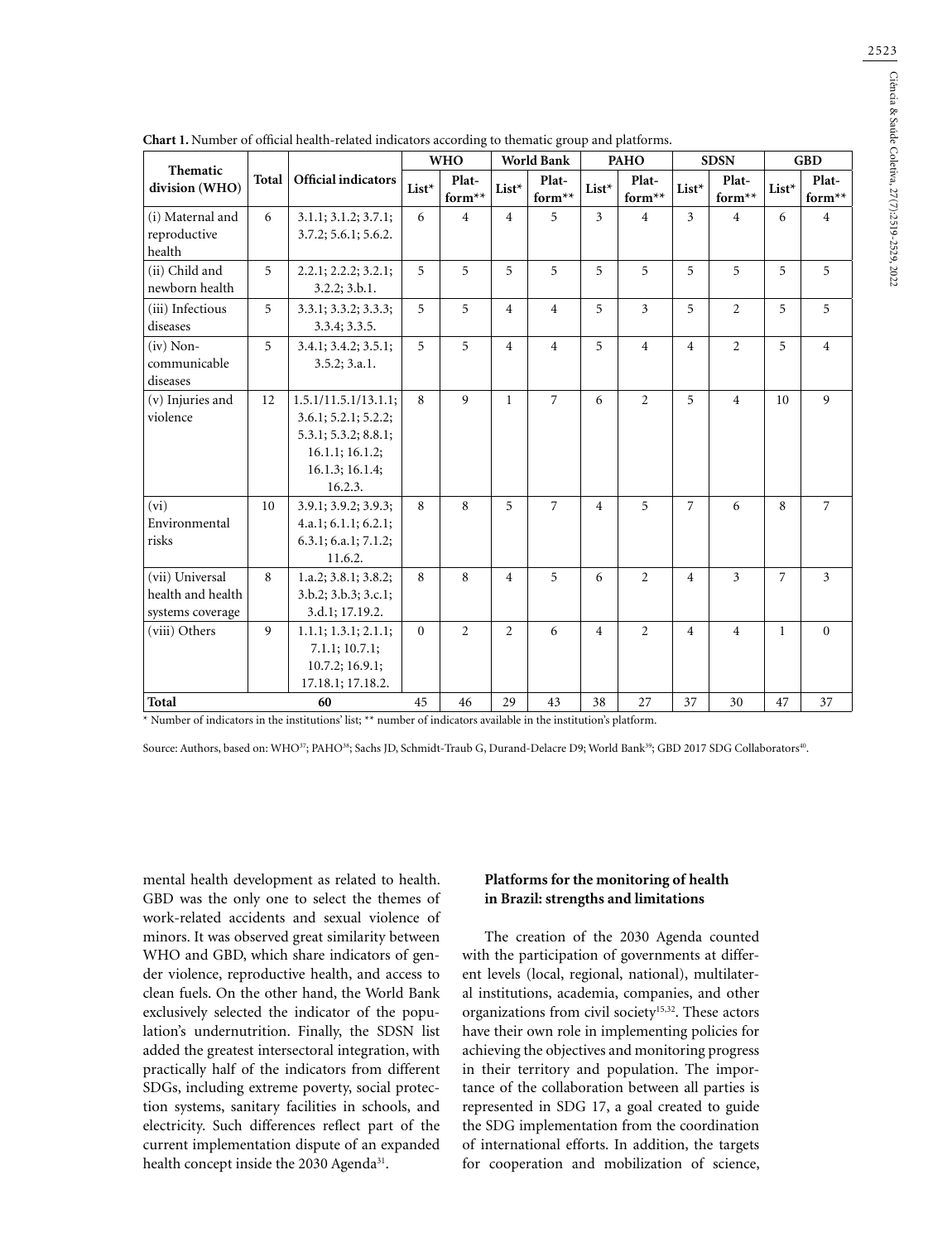

Figure 1. Convergence of health-related topics between the institutions.

Note: The indicators 3.d.2 and 2.2.3 only recently had a global methodology defined, and while today it is published by some of them, the indicators were not part of the lists elaborated by the institutions.

Source: Authors.

technology, and innovation seek to sustain the Agenda's ambitions and create new modalities of governance and public policies<sup>1,33</sup>.

Furthermore, while such actors have specific roles for the success of the 2030 Agenda, all share the promotion and monitoring functions. These functions are conducted by curating, producing, and organizing data and indicators in their platforms, in addition to developing methodologies for monitoring the SDG. These actors adapt the monitoring tools that best represent their views on the themes and the reality of territories and populations. This adaptation is essential to support specific policies and actions to accelerate results and achieve the SDG.

In fact, the existence of platforms dedicated to the SDG indicators promotion is a fundamental condition to make the 2030 Agenda an instrument of political actions for sustainable development and the achievement of global goals until 2030. While the platforms for SDG promotion, monitoring, and evaluation sometimes overlap, these initiatives have their own answers to fill analytical emptiness's, validating efforts within official agencies and widening the base of countries and subnational units with comparable information. This is reflected in the adoption of alternative indicators based on official and non-official sources, performance indexes, and methodologies based on diverse metrics.

Among the dimensions that differentiate those platforms, the following stand out: (i) basic analysis unit: municipality, Federated State (FD) and/or country; (ii) type of data: obtained by official sources or not; (iii) type of indicators: internationally harmonized (official indicators from the IAEG-SDGs) or alternative (one's own interpretation to the SDG goals); (iv) basic monitoring and assessment methodology: comparison with peers, evolutionary analysis, analysis of performance indexes and/or projections for the indicators; (v) visual resources and reports made available: which may vary greatly between the platforms, so as to draw attention to the strengths and challenges in meeting the objectives and goals; and (vi) temporal and cross-sectional coverage of the database. Chart 2 presents national and international platforms that fit into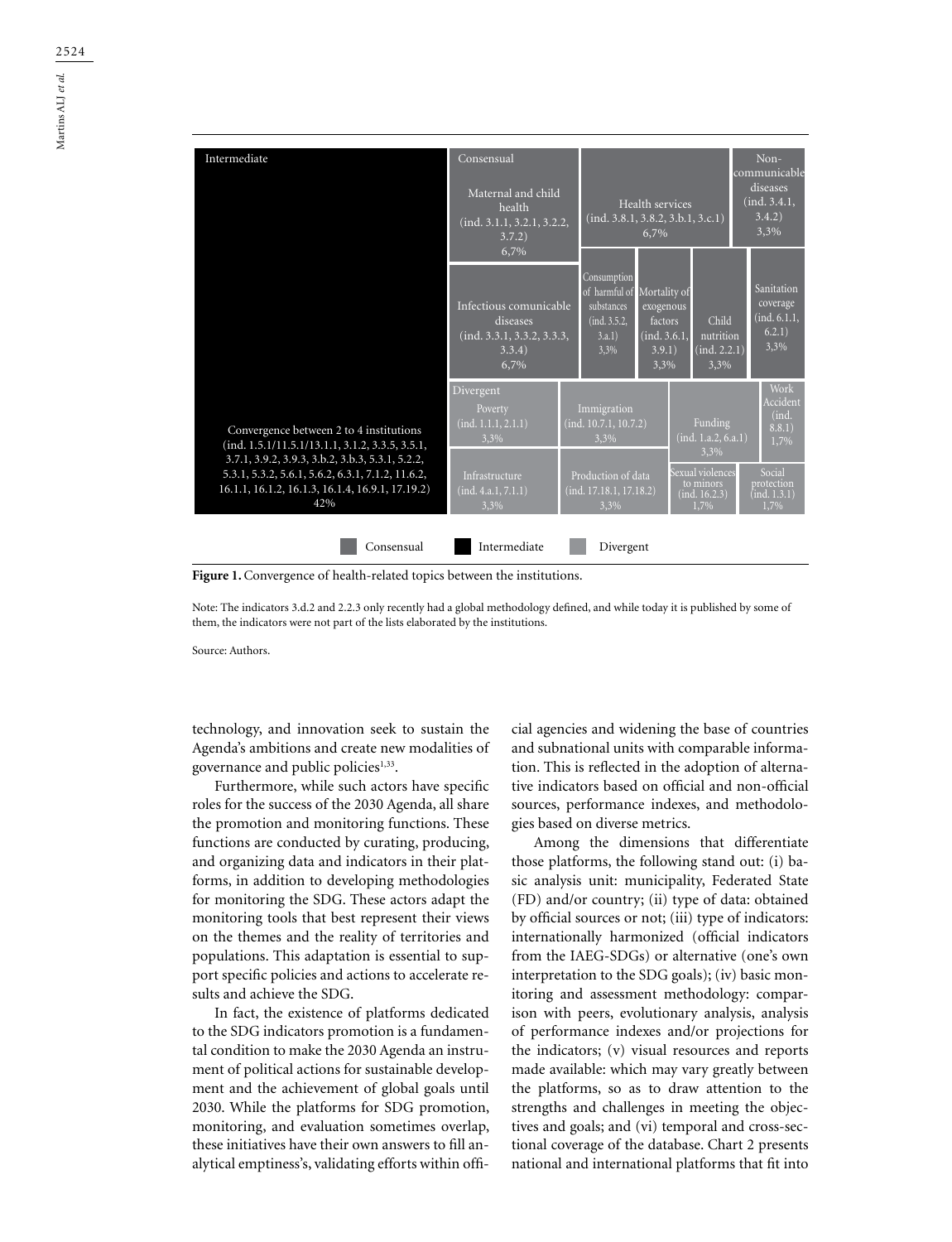| <b>Chart 2.</b> Platforms for monitoring from Brazil and/or its subnational units in the health-related SDG. |                                                           |                            |                                       |             |                      |                                |  |  |  |
|--------------------------------------------------------------------------------------------------------------|-----------------------------------------------------------|----------------------------|---------------------------------------|-------------|----------------------|--------------------------------|--|--|--|
| Platforms                                                                                                    |                                                           | Unit of                    | Coverage                              |             | # Health-<br>related | Characteristics                |  |  |  |
|                                                                                                              |                                                           | analysis                   | Temporal                              |             | indicators           |                                |  |  |  |
|                                                                                                              | Portal ODS (SESI-PR)                                      | Municipality/<br><b>FS</b> | 5,570<br>municipalities<br>and 27 FSs | 1990-2018** | 32                   | Gb; Gl; H; Rel                 |  |  |  |
| National                                                                                                     | Mandala ODS (CNM)                                         | Municipality               | 5,570<br>municipalities               | 2017-2019   | $\overline{7}$       | Gr; H; P; Rel; Sil             |  |  |  |
|                                                                                                              | ODS Brasil (IBGE)                                         | FS/Country                 | 27 FS and Brazil                      | 1990-2019** | 21                   | C; D; Gb; H                    |  |  |  |
|                                                                                                              | IDSC-BR (SDSN)                                            | Municipality               | 770<br>municipalities                 | 2016-2019   | 20                   | C; Gl; P                       |  |  |  |
| International                                                                                                | Health-related SDGs<br>(GBD)                              | Country/FS*                | 188 countries<br>and 27 FSs*          | 1990-2030   | 37                   | C; D; Gl; Gs; Gr;<br>H; P; Pro |  |  |  |
|                                                                                                              | <b>United Nations</b><br>Global SDG database<br>(UNDESA)  | Country                    | 259 countries                         | 1990-2020** | 56                   | D;                             |  |  |  |
|                                                                                                              | SDG Atlas and<br>Dashboard (Banco<br>Mundial)             | Country                    | 217 countries<br>and 47 regions       | 1990-2019** | 43                   | D; Gl; H; Rel                  |  |  |  |
|                                                                                                              | SDG index and<br>dashboards (SDSN)                        | Country                    | 156 countries                         | 2000-2020** | 30                   | $C$ ; Gr; P, Pro               |  |  |  |
|                                                                                                              | Monitoring health for<br>the SDGs (OMS)                   | Country                    | 190+ countries                        | 1955-2020** | 46                   | C; D; Gb; Gl;<br>Gs; Ra        |  |  |  |
|                                                                                                              | Health information<br>platform for the<br>Americas (OPAS) | Country                    | 34 countries, 8<br>macro-regions      | 1989-2018** | 27                   | C; D; Gb; Gl; Gs;<br>H; Ra     |  |  |  |

 $C =$  cartograms;  $D =$  raw data;  $Gb =$  bar graphs;  $GI =$  line graphs;  $Gs =$  scatter plots;  $Gr =$  radar charts;  $H =$  historical evolution of the indicators;  $P =$  performance index;  $Pro =$  projections;  $Ra =$  rankings of units;  $Rel =$  finished reports;  $Sil =$  simulator of goals. \* Not yet available online at this level of disaggregation; \*\* the periodicity of indicators varies according to the indicator; \*\*\* the cross-section, presentation and graphical resources existing in the platforms vary according to the indicator.

Source: Authors.

this group and information for monitoring and/ or assessing the health-related SDG in Brazil.

The first characteristic highlighted in Chart 2 is the platform's unit of analysis. The vast majority of initiatives allow only a more aggregated look at the SDG indicators at the national level. In the Brazilian case, only the initiatives of SE-SI-PR and National Confederation of Municipalities (CNM) had data for the 5,570 Brazilian municipalities. In considering cities with more than 200 thousand voters, recent initiative from Sustainable Development Index of the Cities, inaugurated in Brazil in 2021 by SDSN in partnership with Sustainable Cities Institute, shows data from 770 municipalities<sup>34</sup>. Information at the Federal States level is found only in some indicators available in the platforms of SESI-PR and the official portal for SDGs in Brazil, the "ODS Brasil" from the Brazilian Institute of Geography and Statistics (IBGE), with collaboration of the Economic and Applied Research Institute

(IPEA). Despite having its database indicators for Brazilian states, IHME-GBD does not make them available at this analytical level in its platform.

The temporal and cross-sectional coverage of the series of indicators varies significantly both in the platforms and among indicators. Therefore, while most platforms provide historical series, there are indicators for which the series is well-balanced and others for which only temporal information, in general post-2015, is available. This occurs by the introduction of new indicators and by the adaptation of methodologies for global harmonization adopted in some indicators of the SDG.

The institution responsible for building globally harmonized indicators for Brazil and their publication is IBGE. It is worth noting that IBGE and IPEA provide permanent assistance to the National Commission for the Sustainable Development Goals<sup>35</sup>. Notwithstanding, the institution's platform is one of the most outdated re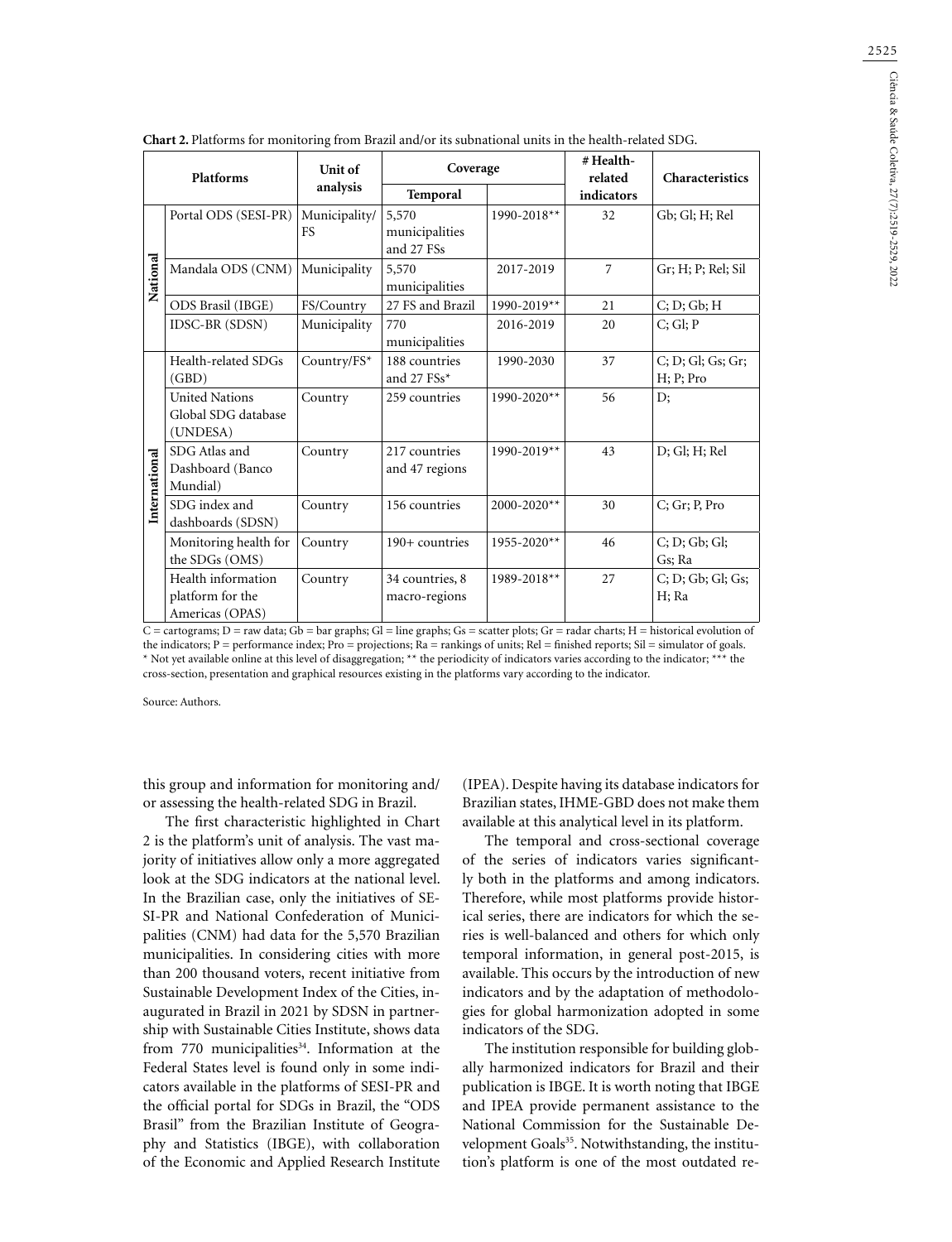garding the number of health-related indicators available. This gap is pointed out by Relatório Luz, produced annually by the Brazilian civil society about the implementation of the 2030 Agenda, which denounces the difficulty of access to up-to-date governmental statistics<sup>36</sup>. Over and above, most published indicators are not amenable to disaggregation at the FSs level, and none at the municipal level. This is in a context where Brazil has one of the world's most complete information collection systems which, if used, would allow a much broader, disaggregated evaluation, more efficient in time, than that offered currently in the ODS Brasil platform.

The alternatives for understanding the health scenario for the SDG in Brazilian territory are today the platforms of SESI-PR and CNM, which have their own limitations, however. The latter, known as "Municipal mandala of the SDG" shows a very small number of health-related indicators (7), divided into the social and environmental dimensions of the index of its own. The SESI-PR platform, while using data from official statistical sources (the very IBGE and DataSUS, for the most part), does not follow the globally harmonized indicators, which precludes the application of comparative assessment strategies built for the SDG globally. Because of the scarcity of data at the level of analysis, the platform chose some "dimensions" in each SDG, offering an interpretation of its own of indicators for the goals. The main limitation of the approach is the loss of international comparability of these indicators and, with that, of goals defined for the country and methodological synergies with other platforms.

One central aspect differentiating the various initiatives for monitoring SDGs is the adopted methodological perspective. For example, the SDSN's and WHO's platforms highlight the most recent data for the indexes of performance and indicators, and allow assessing the SDG through the comparison of countries, even if the historical series are displayed by raw data, as occurs in the WHO portal. In turn, the portals of SESI-PR, World Bank, IBGE, PAHO and IHME-GBD allow an evolutionary analysis of the series of indicators and the comparison of trajectories between units, with different emphases on the indicator.

These platforms' coverage of SDG indicators for monitoring and assessing health in Brazil is strongly limited by the absence of disaggregated information for the subnational levels. While only one health-related indicator is not available at the national level, the 3.b.3, only 40% of the others are available disaggregated for the Brazilian municipal level. The coverage rises to 87% at the level of federated states. Yet, if GDB, whose base per FS was not published, is excluded, the coverage at FSs level falls to only 53%. It is worth stressing that, by considering only harmonized indicators with international comparability, the coverage drops drastically at all levels, especially for the municipal levels.

Moreover, the stratification available for those indicators is still very far from meeting an analysis of the fulfillment of the objective of territorial, racial, gender, and socioeconomic inequality reduction. Only 45% of the indicators have at least one stratifier at some level of aggregation. Of the total of indicators, 39% hold disaggregation by sex (only 4% of these at the municipal level); 13% allow disaggregation by age and other 13% by domicile (in both cases only at the national level). Lastly, only 4% of the indicators are disaggregated by race. Despite being a central element to the observation of existing inequalities, the income groups do not appear in the indicators available.

#### **Conclusions**

The SDG reflects a significantly wider and deeper Agenda than that established in the MDG, increasing the complexity of the implementation challenges of the indicators in monitoring and assessing its goals. The different proposals and approaches presented in the present document allow identifying part of the debate about the health dimension in the 2030 Agenda and the dispute relative to its determinants, and provide alternatives for international comparison and evaluation of health conditions in a context of scarcity of data.

The monitoring and evaluation of health in Brazil demands overcoming limitations imposed by the available databases, especially in the level of disaggregation of information, fundamental for fulfilling the central objective of the 2030 Agenda of "not leaving anyone behind". For this purpose, the disaggregation of data at subnational levels (FSs and Municipalities) and also by gender, degree of individuals' socioeconomic vulnerability, and other dimensions that may impact the offer of health services and/or the mortality and morbidity by disease or injury, is indispensable. Although the main Brazilian platform shows some out-of-date indicators compared to its own databases and other national official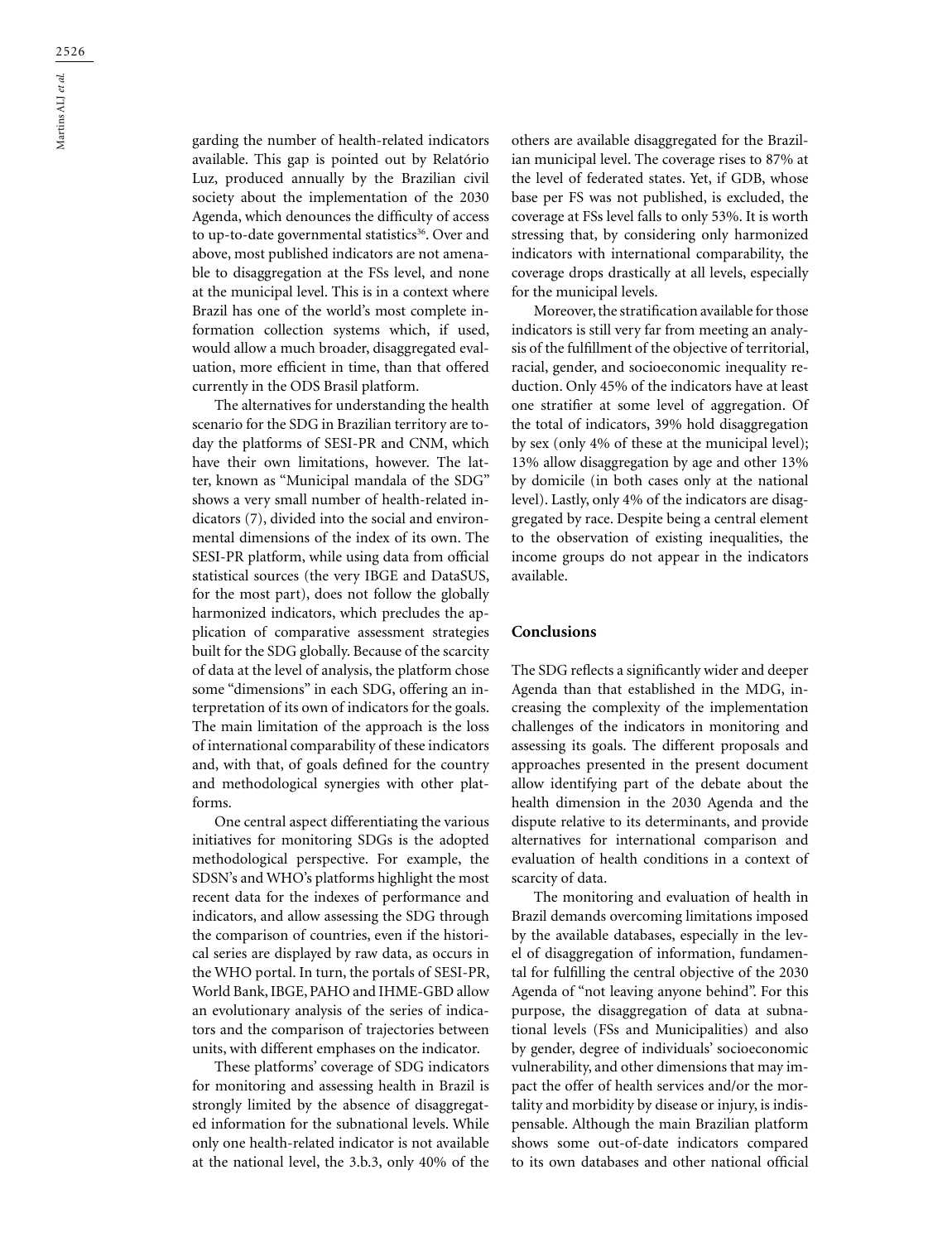sources, it is important to note that it is the Brazilian government's official initiative, coordinated by IBGE that holds the national custody for publicizing official indicators. Due to the work of excellence of IBGE and other data-producing agencies, Brazil has maturity comparable to that of developed countries in producing statistical data, which affords the country a leadership role in the methodological advance of indicators for the Agenda.

Some important considerations to the study emerge in this context. Firstly, it is fundamental that the definitions relative to indicators implemented in ODS Brasil be accelerated, especially those that have been long used in Brazilian studies and based on official sources of data. There is, in fact, a wide set of official information systems with compatible or similar data produced by agencies or national bodies that could significantly broaden the 21 indicators currently available by ODS Brasil and, more than that, reach Brazilian municipalities and more vulnerable populations. For example, we can cite the data systems of the Ministry of Health (MS), National Health Surveillance Agency (ANVISA), Ministry of Citizenship (MC), National Treasury Secretariat and Special Secretariat of Welfare, both from the Ministry of Economy (ME), National Water Agency (ANA), Applied Economic Research Institute (IPEA), and the very IBGE.

Beyond the greater data disaggregation, a series of other aspects are to be developed in the evaluation platforms of the health-related SDG for Brazil. It's necessary to integrate goals for a systemic analysis of the causes and impact of achieving health goals beyond other goals. Dedicating subnational methodologies for performance evaluation and projection of achievement of goals, disaggregated by public, is also needed so that public policies may be oriented to the reduction of inequalities. In this way, the platforms could dedicate themselves, beyond the evolutionary comparison or between units, to the production of information about the size of the effort today necessary for closing the existing gap.

Finally, it is fundamental that public administration and Brazilian academia propose to know and use the platforms and alternatives proposed by these institutional arrangements, not only for monitoring the 2030 Agenda, but also for planning and operating health policies in their broadest sense. Both WHO, at the global level, and PAHO, at the regional level, proposed to do this important exercise when revising their annual publications about the populations' health status in the post-2015. The evaluation of health in Brazil from the 2030 Agenda official metrics would bring comparability with the other countries of the region and of the world, providing important evidence to improve public policies.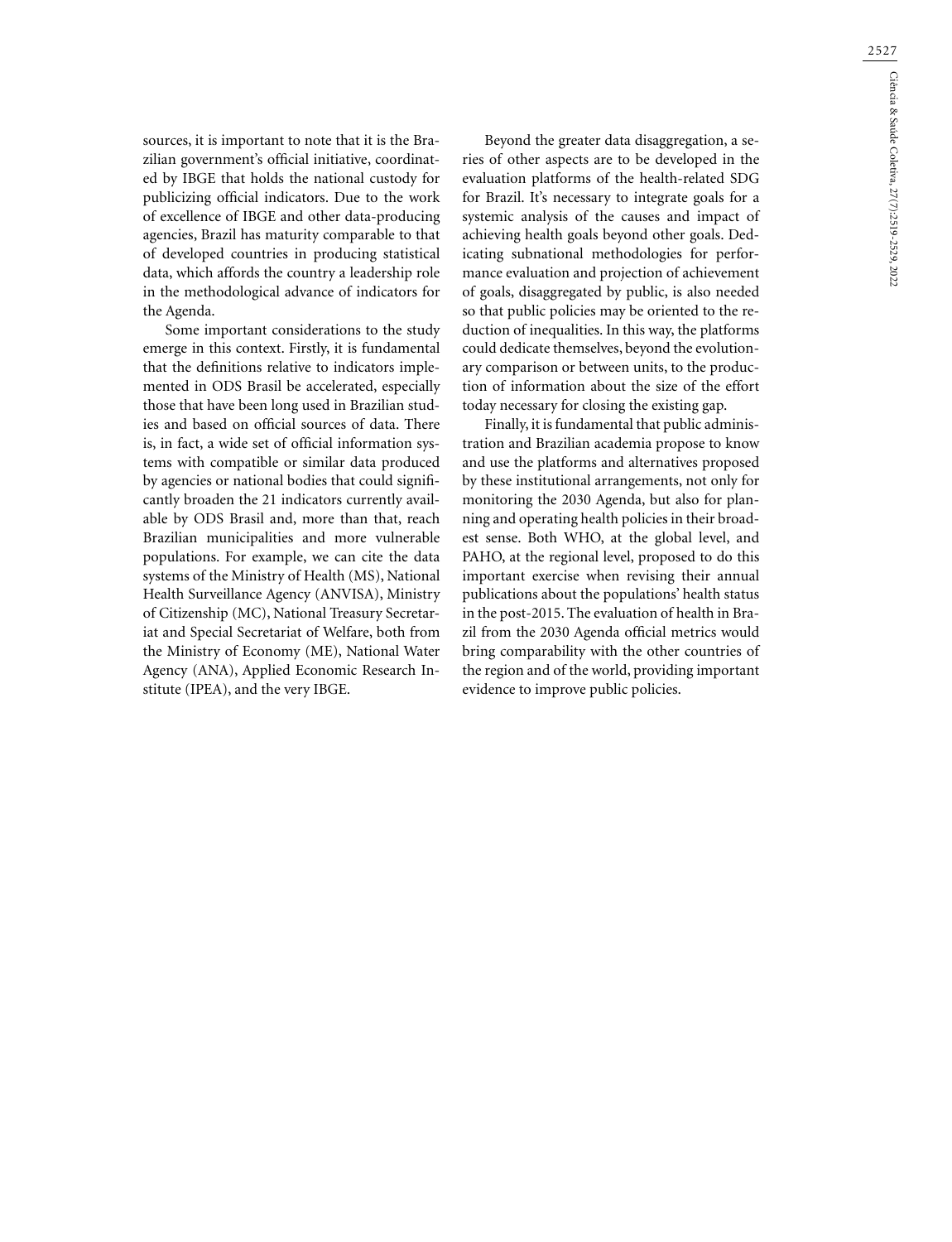## **Collaborations**

The authors ALJ Martins, F Silveira and R Paes-Sousa contributed to the conception and planning of the article. All authors, including AA Souza, participated in the analysis and writing of the article, with the initial version written by ALJ Martins and the final supervision of the writing and review by R Paes-Sousa. All authors approved the final version submitted.

#### **References**

- 1. Organização das Nações Unidas (ONU). *Transformando nosso mundo: a Agenda 2030 para o Desenvolvimento Sustentável*. Assembleia Geral da Organização das Nações Unidas; 2015 [Tradução feita pelo Ministério das Relações Exteriores do Brasil]. [acessado 2020 fev 1]. Disponível em: https://www.mds.gov.br/ webarquivos/publicacao/Brasil\_Amigo\_Pesso\_Idosa/ Agenda2030.pdf
- 2. United Nations (UN). *Global indicator framework for the Sustainable Development Goals and targets of the 2030 Agenda for Sustainable Development*. SDG Indicators. United Nations Department of Economic and Social Affairs, Statistics Division; 2020. [cited 2020 fev 1]. Disponível em: [https://unstats.un.org/sdgs/indica](https://unstats.un.org/sdgs/indicators/indicators-list/)[tors/indicators-list/](https://unstats.un.org/sdgs/indicators/indicators-list/)
- 3. Elder M, Bengtsson M, Akenji L. An optimistic analysis of the means of implementation for sustainable development goals: thinking about goals as means. *Sustainability (Switzerland)* 2016; 8:962. DOI: https:// doi.org/10.3390/su8090962
- 4. UNDP, UN-Habitat. *Roadmap for localizing the SDGs: implementation and monitoring at subnational level background*. Global Taskforce of Local and Regional Governments; 2016.
- 5. Silveira F, Martins AL, Gadelha P, Paes-Sousa R. Quantifying convergence on health-related indicators of the 2030 agenda for sustainable development. *Bull World Health Organ* 2021; 99(3):228-235.
- 6. Pintér L, Kok M, Almassy D. Measuring progress in achieving the Sustainable Development Goals. In: Kanie N, Biermann F. *Governing through goals: sustainable development goals as governance innovation.*  Cambridge: MIT Press; 2017*.* p. 99-132.
- 7. Fukuda-Parr S. *Statement by Sakiko Fukuda-Parr.*  United Nations High Level Political Forum Opening Panel; 2017 July 10.
- Kapto S. Layers of politics and power struggles in the SDG indicators process. *Glob Policy* 2019; 10(S1):134- 136.
- 9. Sachs JD, Schmidt-Traub G, Durand-Delacre D*.* Preliminary Sustainable Development Goal (SDG) Index and Dashboard. *SDSN Working Paper*; 2016.
- 10. United Nations (UN). Department of Economic and Social Affairs. *Synthesis Report of Voluntary National Reviews*; 2016.
- 11. Kanie N, Biermann F. *Governing through goals: sustainable development goals as governance innovation*. Cambridge: MIT Press; 2017.
- 12. Glass LM, Newig J. Governance for achieving the Sustainable Development Goals: How important are participation, policy coherence, reflexivity, adaptation and democratic institutions? *Earth System Governance* 2019; 2(27):100031.
- 13. Weitz N, Persson Å, Nilsson M, Tenggren S. *Sustainable Development Goals for Sweden: insights on setting a national agenda*. Stockholm Environment Institute, Working Paper; 2015.
- 14. Allen C, Metternicht G, Wiedmann T. Initial progress in implementing the Sustainable Development Goals (SDGs): a review of evidence from countries. *Sustain Sci* 2018; 13(5):1453-1467.